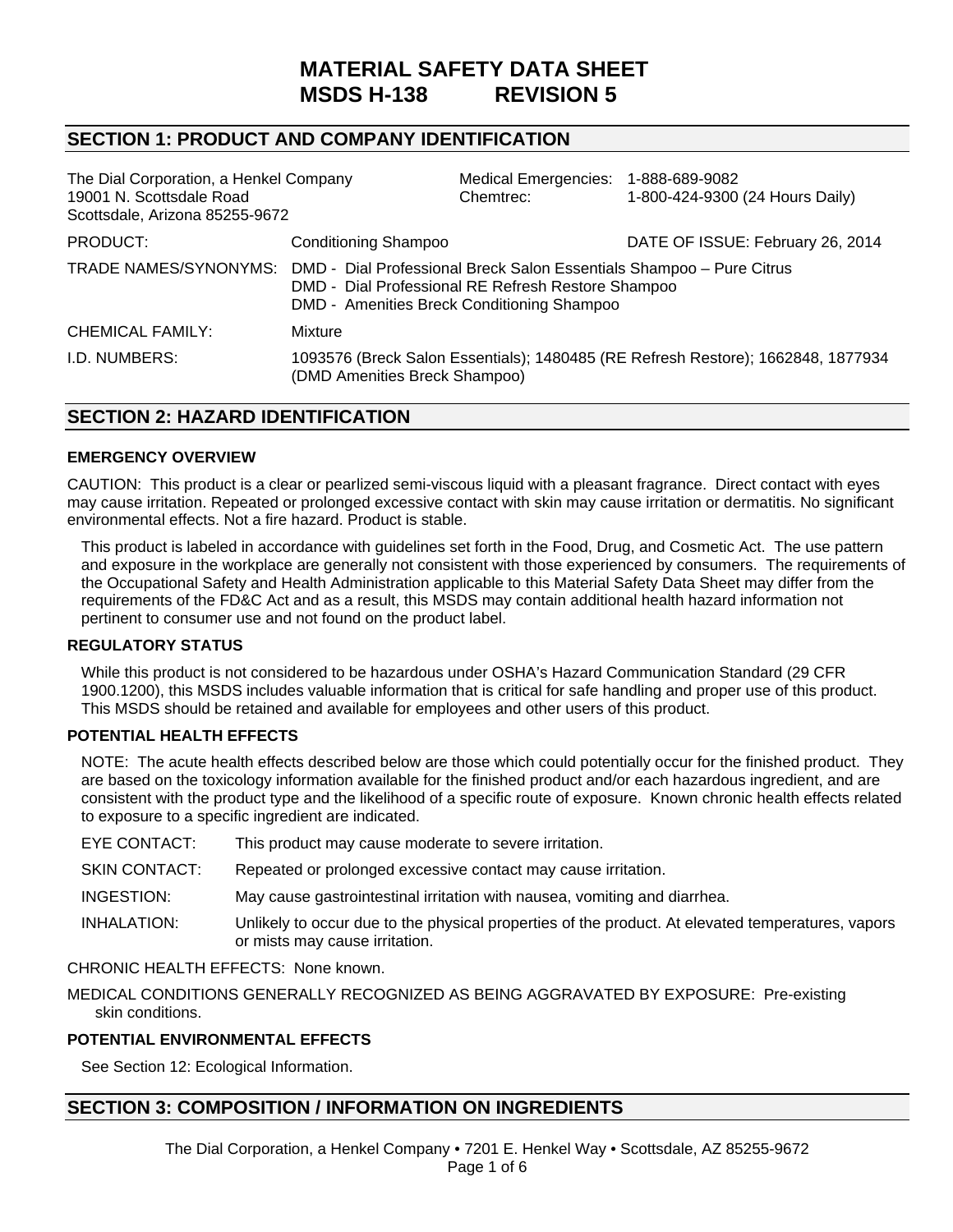CONDITIONING SHAMPOOMSDS H-138 (Rev. 5) February 26, 2014 Based on our hazard evaluation, the following chemical substance(s) in this product have been identified as hazardous.

| <b>INGREDIENT</b>            | <b>CAS NUMBER</b>      | PERCENT (w/w) |
|------------------------------|------------------------|---------------|
| Sodium Laureth Sulfate       | 9004-82-4 / 68585-34-2 | $5 - 10 \%$   |
| Cocoamidopropyl Betaine      | 61789-40-0             | $1 - 5\%$     |
| Sodium Chloride              | 7647-14-5              | $1 - 5\%$     |
| Disodium Cocoampho Diacetate | 68650-39-5             | $0 - 5\%$     |
|                              |                        |               |

## **SECTION 4: FIRST AID MEASURES**

EYES:Rinse eyes immediately with plenty of water, occasionally lifting upper and lower lids, until no evidence of product remains. Get medical attention if pain or irritation persists.

SKIN:Rinse affected area with plenty of water until no evidence of product remains. Get medical attention if irritation persists.

INGESTION:Treat symptomatically and supportively. Maintain airway and respiration. If vomiting occurs, keep head below hips to prevent aspiration. Dilution by rinsing the mouth and giving water or milk to drink is generally recommended. If unconscious, the victim should not be given anything to drink. Contact physician or local poison control center.

INHALATION: Remove from exposure area to fresh air. Keep affected person warm and at rest. Treat symptomatically and supportively. Contact physician or local poison control center. If breathing has stopped, give artificial respiration, and get medical attention immediately.

NOTE TO PHYSICIAN: The physician's judgment should be used to control symptoms and clinical condition based on the individual reactions of the patient.

## **SECTION 5: FIRE FIGHTING MEASURES**

## **FLAMMABLE PROPERTIES**

OSHA FLAMMABILITY CLASSIFICATION: Not applicable FLASH POINT: None

UPPER FLAMMABILITY LIMIT: Not applicable LOWER FLAMMABILITY LIMIT: Not applicable

AUTO-IGNITION TEMPERATURE: Not applicable

FIRE AND EXPLOSION HAZARD: Negligible fire hazard when exposed to heat or flame.

HAZARDOUS DECOMPOSITION PRODUCTS: Oxides of carbon and oxides of nitrogen.

## **EXTINGUISHING MEDIA**

Dry chemical, carbon dioxide, water spray or regular foam.

## **PROTECTION OF FIREFIGHTERS**

In case of fire, wear a full-face positive-pressure self-contained breathing apparatus and protective suit. Move container from fire area if you can do it without risk. Apply cooling water to sides of containers that are exposed to flames until well after fire is out. Use flooding amounts of water as a fog, solid streams may be ineffective. Avoid breathing vapors; keep upwind.

## **SECTION 6: ACCIDENTAL RELEASE MEASURES**

## PERSONAL PRECAUTIONS

Wear skin, eye and respiratory protection as recommended in Section 8. Stop or reduce any leaks if it is safe to do so. Spills present a slipping hazard. Keep unnecessary personnel away. Ventilate spill area if possible. Make sure area is slip-free before re-opening to traffic.

#### ENVIRONMENTAL PRECAUTIONS

Small or household quantities may be disposed in sewer or other liquid waste system. For larger quantities check with your local water treatment plant.

The Dial Corporation, a Henkel Company • 7201 E. Henkel Way • Scottsdale, AZ 85255-9672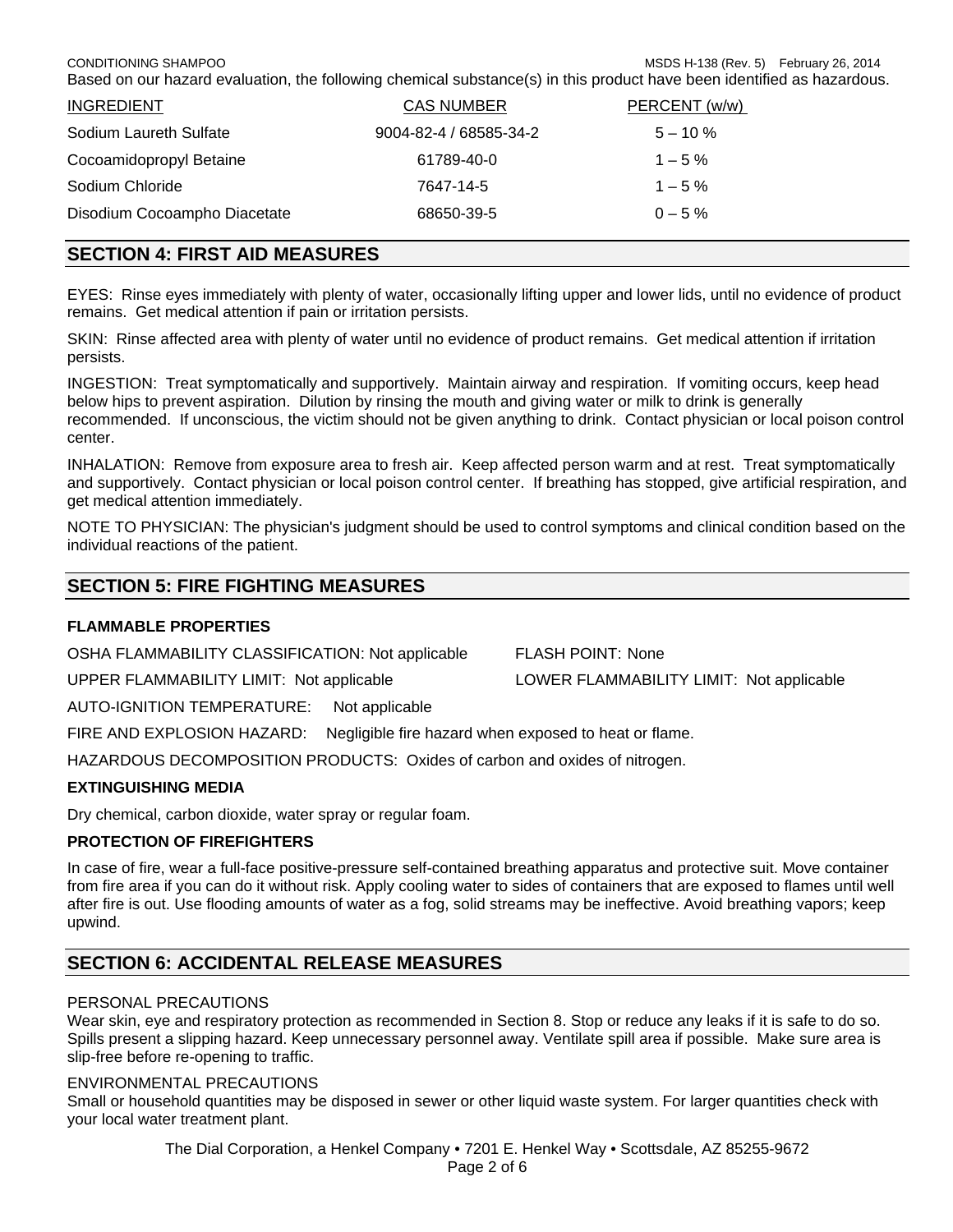SMALL SPILLS: Contain and absorb with absorbent material and place into containers for later disposal. Wash site of spillage thoroughly with water. LARGE SPILLS: Dike far ahead of spill to prevent further movement. Recover by pumping or by using a suitable absorbent material and place into containers for later disposal. Dispose in suitable waste container.

## **SECTION 7: HANDLING AND STORAGE**

## HANDLING:

Do not get in eyes. Do not take internally. Use with adequate ventilation. Avoid generating aerosols and mists.

#### STORAGE:

Store in original containers in a cool dry area. Storage areas for large quantities (warehouse) should be well ventilated. Keep the containers tightly closed when not in use.

## **SECTION 8: EXPOSURE CONTROLS / PERSONAL PROTECTION**

This product is a personal care or cosmetic product. The use of this product by consumers is safe under normal and reasonable foreseen use.

WORKER EXPOSURE LIMITS: No exposure limits have been set for this product.

ENGINEERING CONTROLS: Provide local exhaust or general dilution ventilation to keep exposure to airborne contaminants below the permissible exposure limits where mists or vapors may be generated.

RESPIRATOR: Air contamination monitoring should be carried out where mists or vapors are likely to be generated, to assure that the employees are not exposed to airborne contaminants above the permissible exposure limits. If respiratory protection is required, it must be based on the contamination levels found in the workplace, must not exceed the working limits of the respirator and be jointly approved by the National Institute for Occupational Safety and Health and the Mine Safety and Health Administration (NIOSH-MSHA).

FOR FIRE FIGHTING AND OTHER IMMEDIATELY DANGEROUS TO LIFE OR HEALTH CONDITIONS: Any selfcontained breathing apparatus that has a full-face piece and is operated in a pressure-demand or other positive-pressure mode. Any supplied-air respirator that has a full-face piece and is operated in a pressure-demand or other positivepressure mode in combination with an auxiliary self-contained breathing apparatus operated in pressure demand or other positive-pressure mode.

CLOTHING: Protective clothing (impervious to liquids) is required where splashing of product may occur.

GLOVES: Chemical-resistant gloves are required where repeated or prolonged skin contact may occur.

EYE/FACE PROTECTION: Splash-proof safety glasses are required to prevent eye contact where splashing of product may occur.

## **SECTION 9: PHYSICAL AND CHEMICAL PROPERTIES**

| APPEARANCE:                                              | Clear or opaque pearlized semi-viscous liquid            |                                      |                |
|----------------------------------------------------------|----------------------------------------------------------|--------------------------------------|----------------|
| <b>ODOR/ODOR THRESHOLD:</b>                              | Pleasant fragrance                                       | PHYSICAL STATE:                      | Liquid         |
| pH (@ 25°C):                                             | $4.4 - 7.0$                                              | <b>VAPOR DENSITY:</b>                | Not available  |
| <b>BOILING POINT:</b>                                    | Not available                                            | <b>VAPOR PRESSURE:</b>               | Not available  |
| MELTING/FREEZING POINT:                                  | Not available                                            | <b>FLASH POINT:</b>                  | See Section 5. |
| <b>FLAMMABLE PROPERTIES:</b>                             | See Section 5.                                           | <b>SOLUBILITY IN WATER: Complete</b> |                |
| DENSITY/SPECIFIC GRAVITY: $0.99 - 1.04$ @ 25°C           |                                                          | EVAPORATION RATE: Not available      |                |
| OCTANOL/WATER PARTITION COEFFICIENT (Kow): Not available |                                                          |                                      |                |
| VISCOSITY (Dynamic):                                     | 3,500 - 20,000 cps @ 25°C (Brookfield Spindle #3, 6 rpm) |                                      |                |

## **SECTION 10: STABILITY AND REACTIVITY**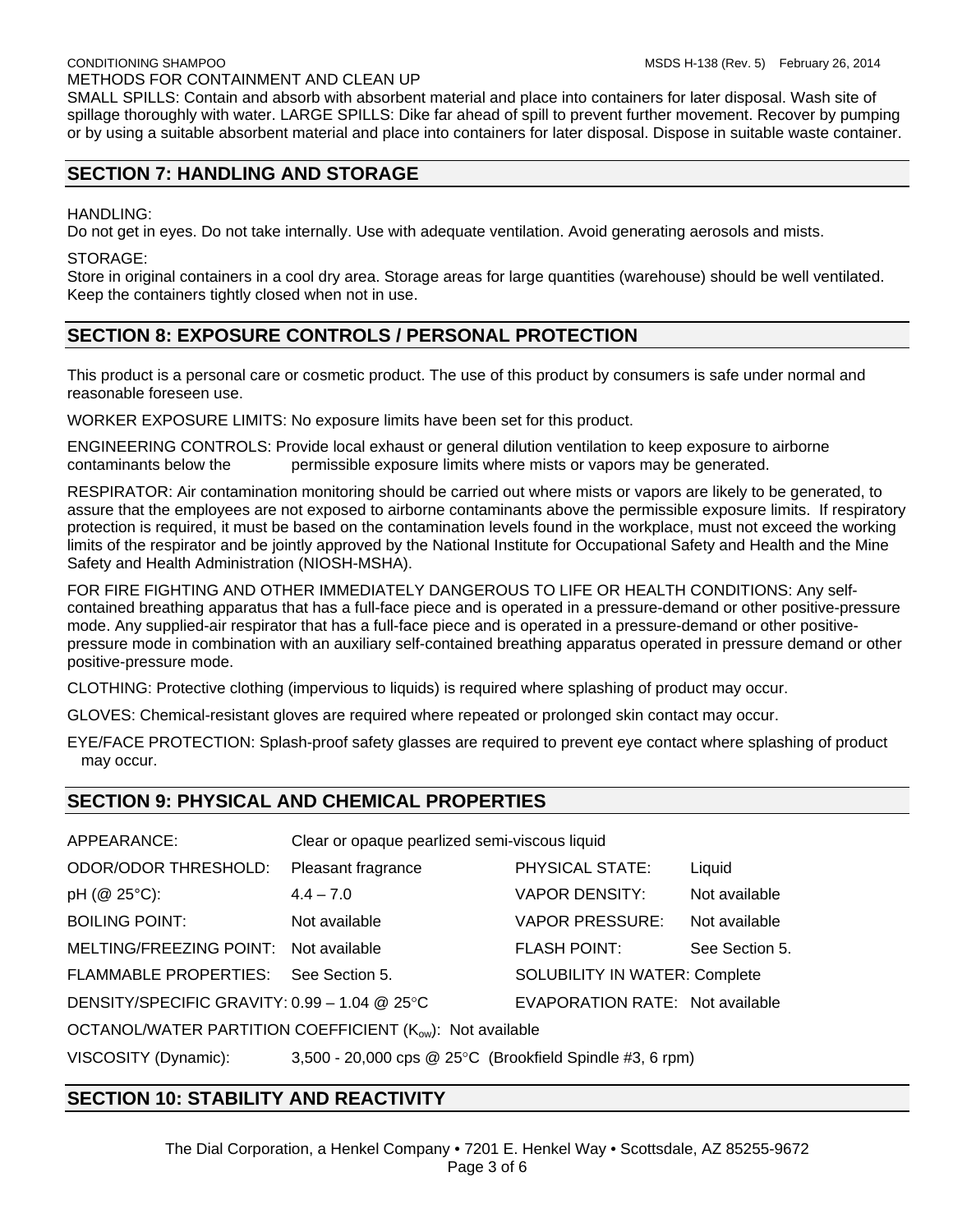CONDITIONING SHAMPOOMSDS H-138 (Rev. 5) February 26, 2014

CHEMICAL STABILITY: Stable under normal ambient temperature (70°F, 21°C) and pressure (1 atm).

CONDITIONS TO AVOID: Avoid storing in direct sunlight and avoid extremes of temperature.

INCOMPATIBLE MATERIALS: Strong oxidizers.

HAZARDOUS DECOMPOSITION PRODUCTS: Thermal decomposition may release toxic and/or hazardous gases, including ammonia.

POSSIBILITY OF HAZARDOUS REACTIONS: Hazardous polymerization will not occur.

## **SECTION 11: TOXICOLOGICAL INFORMATION**

PRODUCT INFORMATION SUMMARY: This product is a personal care or cosmetic product. The use of this product by consumers is safe under normal and reasonable foreseen use. Direct contact with eyes may cause irritation. Repeated or prolonged excessive contact with skin may cause irritation or dermatitis.

COMPONENT ANALYSIS: The following toxicity information is for the hazardous ingredient(s) when used as technical grade and is provided as reference for the occupational settings.

| <b>INGREDIENT</b>                                                                                  | LD50 / DRAIZE SCORE                                           | <b>TOXICITY / IRRITATION RATING</b>                                                             |
|----------------------------------------------------------------------------------------------------|---------------------------------------------------------------|-------------------------------------------------------------------------------------------------|
| <b>ACUTE ORAL TOXICITY</b><br>Cocoamidopropyl Betaine<br>Sodium Laureth Sulfate<br>Sodium Chloride | 4,900 mg/kg (rat)<br>1,600 mg/kg (rat)<br>$3,000$ mg/kg (rat) | <b>Practically Non-hazardous</b><br><b>Moderately Toxic</b><br><b>Practically Non-hazardous</b> |
| <b>ACUTE DERMAL TOXICITY</b><br>Sodium Chloride                                                    | $> 10,000$ mg/kg (rabbit)                                     | Non-hazardous                                                                                   |

SENSITIZATION: This product is not considered a skin or respiratory sensitizer.

CARCINOGENICITY: None of the ingredients in this product are listed as carcinogens by the International Agency for Research on Cancer (IARC), the National Toxicology Program (NTP) or the Occupational Safety and Health Administration (OSHA).

MUTAGENICITY: None of the ingredients in this product are known to cause mutagenicity.

REPRODUCTIVE/FETAL/DEVELOPMENTAL TOXICITY: None of the ingredients in this product are known as reproductive, fetal, or developmental hazards.

TARGET ORGAN TOXICITY: None of the ingredients in this product are known to have target organ toxicity.

EPIDEMIOLOGICAL INFORMATION: None of the ingredients in this product are known to have health-related information in working populations.

## **SECTION 12: ECOLOGICAL INFORMATION**

This product is anticipated to be safe for the environment at concentrations predicted in household settings under normal use conditions. The following toxicity information is available for the hazardous ingredient(s) when used as technical grade and is provided as reference for the occupational settings.

| <b>PRODUCT / INGREDIENT</b>                                        | <b>LC50/EC50 (ANIMAL SPECIE)</b>                                                                                | <b>TOXICITY RATING</b> |
|--------------------------------------------------------------------|-----------------------------------------------------------------------------------------------------------------|------------------------|
| <b>VERTEBRATES</b><br>Cocoamidopropyl Betaine<br>Sodium Chloride   | 96-hr LC50: 1 - 10 mg/L (Brachydanio rerio)<br>96h LC50: 9,675 (Lepomis macrochirus) (flow-through)             | Toxic<br>Non-hazardous |
| <b>INVERTEBRATES</b><br>Cocoamidopropyl Betaine<br>Sodium Chloride | 48-hr EC50: 6.5 mg/L (Daphnia magna)<br>48h EC50: 1,000 (Daphnia magna)                                         | Toxic<br>Non-hazardous |
| biodegradable.                                                     | ENVIRONMENTAL FATE: No environmental fate data exists for the product. The product is anticipated to be rapidly |                        |

PERSISTENCE AND DEGRADABILITY: The persistence and degradability of this product has not been determined.

BIOACCUMULATION POTENTIAL: The bioaccumulation potential of this product has not been determined.

The Dial Corporation, a Henkel Company • 7201 E. Henkel Way • Scottsdale, AZ 85255-9672 Page 4 of 6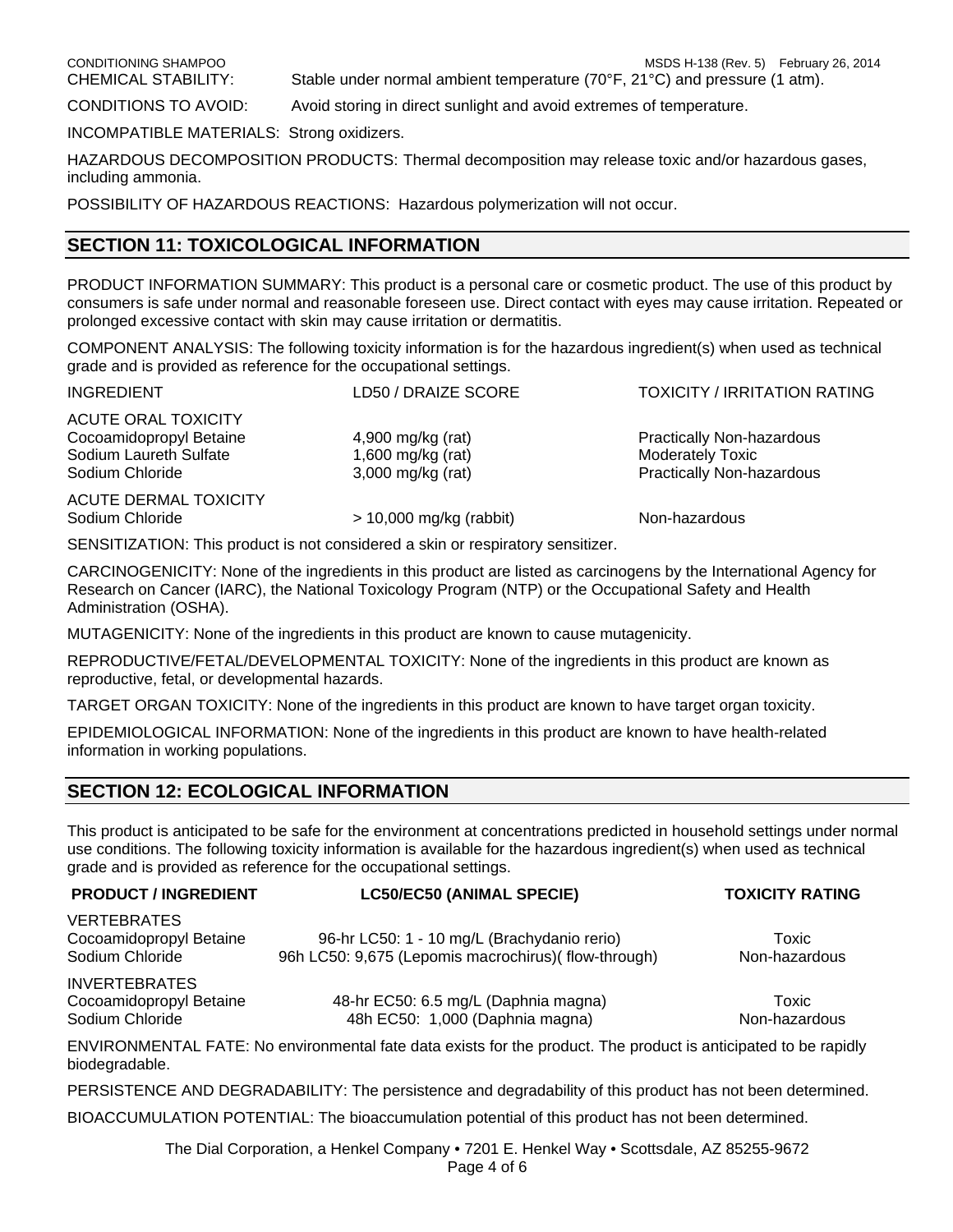## **SECTION 13: DISPOSAL CONSIDERATIONS**

WASTE NUMBER AND DESCRIPTION: Not applicable, not regulated.

DISPOSAL CONSIDERATIONS: This product is not a RCRA hazardous waste and can be disposed of in accordance with federal, state and local regulations.

## **SECTION 14: TRANSPORT INFORMATION**

## **GROUND TRANSPORT**

DOT Hazard Class: Not regulated Packing Group: Not applicable Packing Group: DOT Proper Shipping Name: Not applicable Shipping Label Information: Not applicable UN/NA Number: Not applicable

#### AIR TRANSPORT (ICAO/IATA) **MARINE TRANSPORT** (IMDG/IMO)

ICAO/IATA Hazard Class: Not regulated IMDG/IMO Hazard Class: Not regulated ICAO/IATA Proper Shipping Name: Not applicable IMDG/IMO Proper Shipping Name: Not applicable

## **SECTION 15: REGULATORY INFORMATION**

#### **UNITED STATES:**

OSHA HAZARD COMMUNICATION RULE, 29 CFR 1910.1200:

The Occupational Safety and Health Administration requires Material Safety Data Sheets to provide any hazards that may be associated with the product, and make this information available in the workplace. Since the use pattern and exposure in the workplace are generally not consistent with those experienced by consumers, this MSDS may contain additional health hazard information not pertinent to consumer use.

#### FOOD AND DRUG ADMINISTRATION:

This product is regulated as a cosmetic under the Food and Drug Administration.

EPA - SARA TITLE III SECTION 313: Not applicable - Consumer product.

EPA CERCLA/SARA TITLE III SUPERFUND AMENDMENT AND REAUTHORIZATION ACT:

This product contains no CERCLA/SARA Title III materials. This product contains no hazardous chemicals reportable under Sections 311/312. This product contains no hazardous chemicals reportable under Section 304.

TSCA: All components of this product are either listed on or exempt from the U.S. Toxic Substances Control Act (TSCA) chemical substance inventory.

#### **STATE REGULATIONS**

CALIFORNIA PROPOSITION 65: This product does not contain substances listed under California Proposition 65.

#### **CANADA:**

CANADIAN ENVIRONMENTAL PROTECTION ACT:

INVENTORY STATUS: Some components of this product are not listed on the Canadian Domestic Substances List (DSL) nor the NDSL.

HEALTH CANADA: This product is regulated as a cosmetic product under the Cosmetics Programme.

WORKER HAZARDOUS MATERIALS INFORMATION SYSTEM:

WHMIS CLASSIFICATION: Not subject to classification.

## **SECTION 16: OTHER INFORMATION**

DISCLAIMER: The information contained herein is provided in good faith and is believed to be correct as of the date hereof. However, The Dial Corporation makes no representation as to the comprehensiveness or accuracy of the information. It is expected that individuals receiving the information will exercise their independent judgment in determining its appropriateness for a particular purpose. Accordingly, The Dial Corporation will not be responsible for

> The Dial Corporation, a Henkel Company • 7201 E. Henkel Way • Scottsdale, AZ 85255-9672 Page 5 of 6